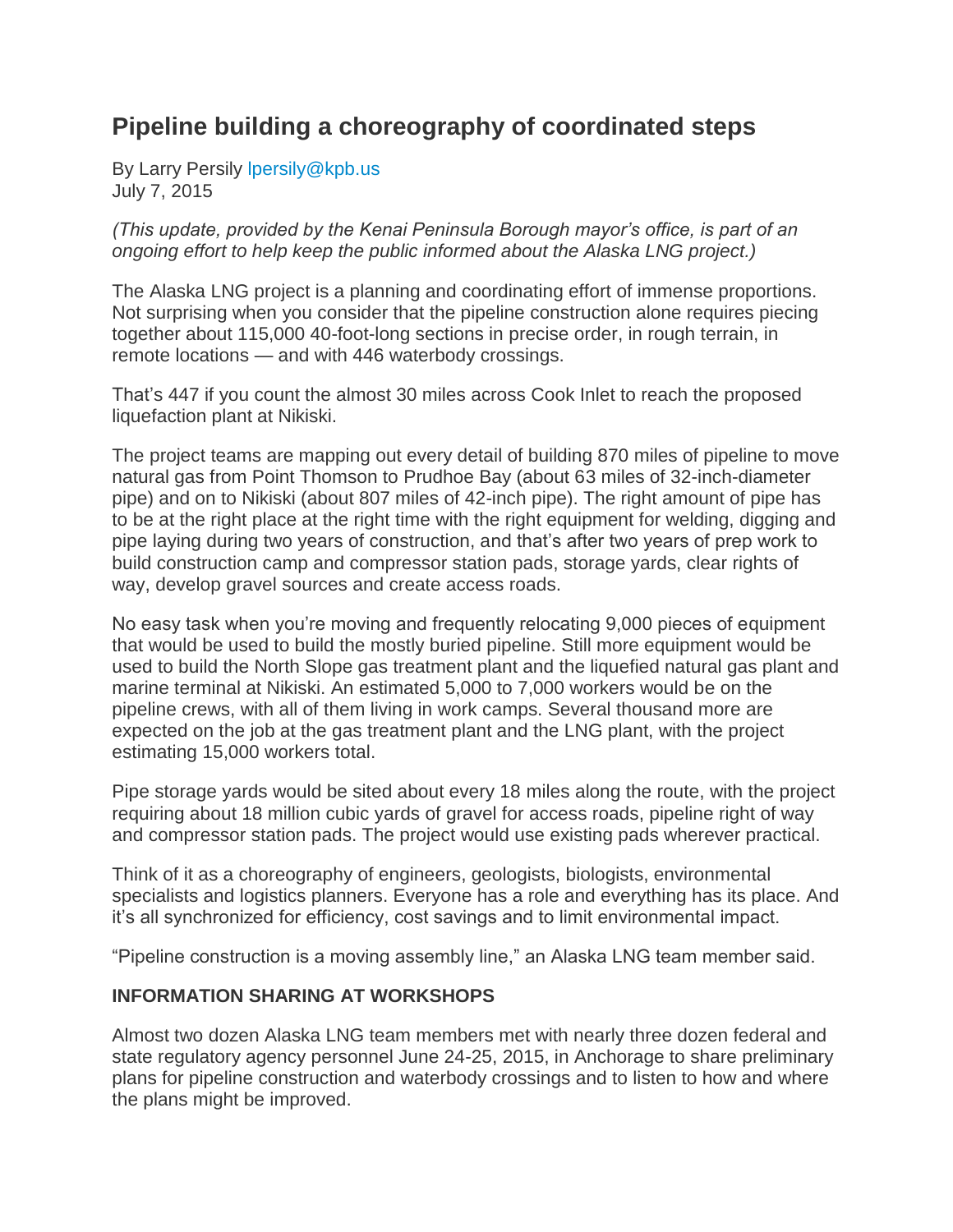It's not only construction needs that dictate the planning work. There are operational issues to consider, too. For example, the gas will be cooled for transit through permafrost zones along the proposed route so that it doesn't melt the ground. That will require cooling units at the first six compressor stations whose job is to keep pushing gas through the line.

But the last two compressor stations on the route southward, including the one before the line enters Cook Inlet, will be built with heating units to warm up the gas in an effort to match the ground temperature in Southcentral Alaska and the water temperature in the inlet. Just as thawing frozen ground is bad, so too is freezing soil in the wrong places.

The gas temperature should mimic the terrain it moves through, not change it. As an Alaska LNG team member said, the idea is to work with Mother Nature, not against her.

If the project stays on schedule, if the marketplace cooperates, if the project sponsors and the state of Alaska successfully negotiate fiscal terms, and if investors sign up for the \$45 billion to \$65 billion project, site preparations for the pipeline work could occur in 2020-2021, with actual pipeline construction in 2022-2023 and first LNG production in 2024-2025. There are a lot of unknowns to get to that point, but the project teams are doing their part to get ready.

The teams are from project partners ExxonMobil, BP, ConocoPhillips and TransCanada. The state of Alaska is also an investor in the project.

## **WATERBODY CROSSINGS**

Of the 446 waterbody crossings, Alaska LNG's preliminary plan is to:

- Use open-cut trenching to install the pipe in a little more than half the locations.
- Temporarily restrict or divert the water flow for pipeline installation at fewer than half the crossings — called "flow isolation".
- Drill and pull the pipe under the river or bridge the waterway in a small number of locations, likely single digits.

While still preliminary, the plan is to dig trenches and lay pipe across approximately half the open-cut water crossings during the winter, when the flow is frozen or minimal. The others would be crossed during the summer, when crews would work fast and, in some small crossings, the pipe could be in place in a matter of hours.

Temporary diversions would be used for the flow-isolation crossings, which could include water-filled "aqua dams," sand bags, concrete blocks, steel flumes or pipes — it just depends on the water flow, soil and site conditions, team members explained.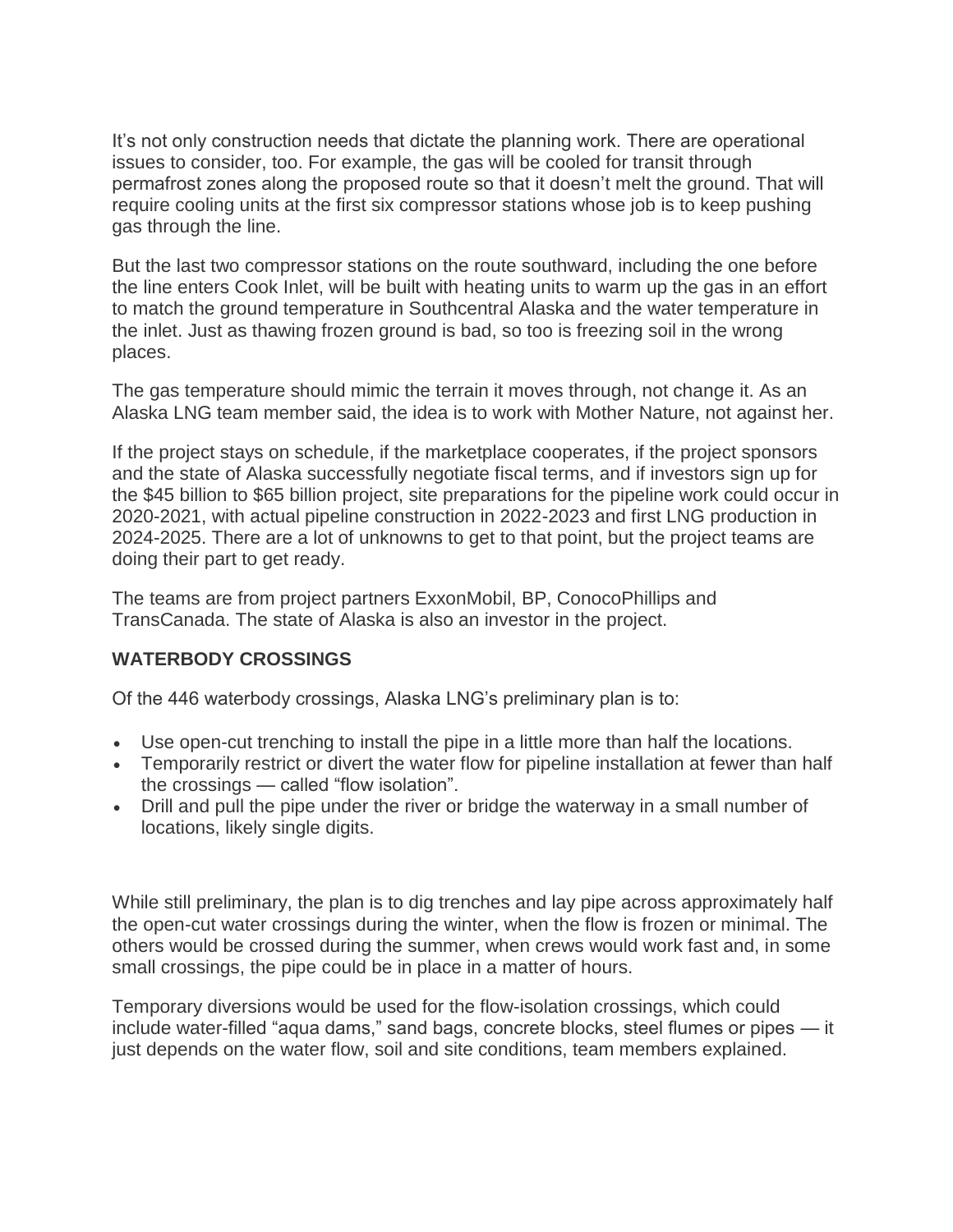Alaska LNG will decide on the most appropriate water-crossing methods in consultation with the Alaska Department of Fish and Game, U.S. Army Corps of Engineers and other state and federal agencies. Pipe specifications will be under the jurisdiction of the U.S. Pipeline and Hazardous Materials Safety Administration.

The "trenchless" crossings will use horizontal directional drilling to run pipe under the river bottom. The process involves drilling an initial pilot hole beneath the river, about 5¼ inches in diameter, then using successively larger drill heads to ream out the hole, making it bigger until it is maybe a foot larger in diameter than the 42-inch steel pipe, team leaders told federal and state regulators. The full length of the pipeline, all welded together and laid out in a large staging area at the entrance to the hole, is then pulled through to the other side.

An Alaska LNG pipeline team member said the process is so accurate that crews can drill the pilot hole and hit a stake on the other side of a river.

But sometimes the river is too deep, the ground too full of boulders or the geology just not right to go through or under the waterway. In those cases, the Alaska LNG teams are looking at building pipeline bridges, especially in areas of steep terrain.

A particularly steep area along the route is in the Nenana Canyon, just south of the community of Healy and east of Denali National Park, in a tight area of the Parks Highway, Nenana River and Alaska Railroad. Project teams are working to find the best way through that congestion.

The bridge proposals are still preliminary, as are all of the water crossings, team members told state and federal regulators. The teams and their consultants have a lot of work to do this summer to firm up their plans, with more information and a lot of details to come in the next round of environmental reports the project expects to file in February 2016 with the Federal Energy Regulatory Commission.

In addition to consulting with state and federal wildlife, lands and water managers, Alaska LNG will be working with a visual-impact consultant regarding the bridges, which likely would be within eyesight of travelers on the Parks Highway, a National Scenic Byway.

## **PIPELINE CONSTRUCTION PLANS**

Much of this summer's field work and office analysis is aimed at better identifying soil conditions, terrain, hillsides, vegetation, geology, safety and environmental concerns as Alaska LNG continues to make decisions not only on waterbody crossings but also pipeline specifications to match different ground conditions such as discontinuous permafrost that would put additional stress on sections of pipe.

Highway and road crossings will be underground, generally at least four feet below the road base, the teams reported, with heavier steel pipe for additional protection.